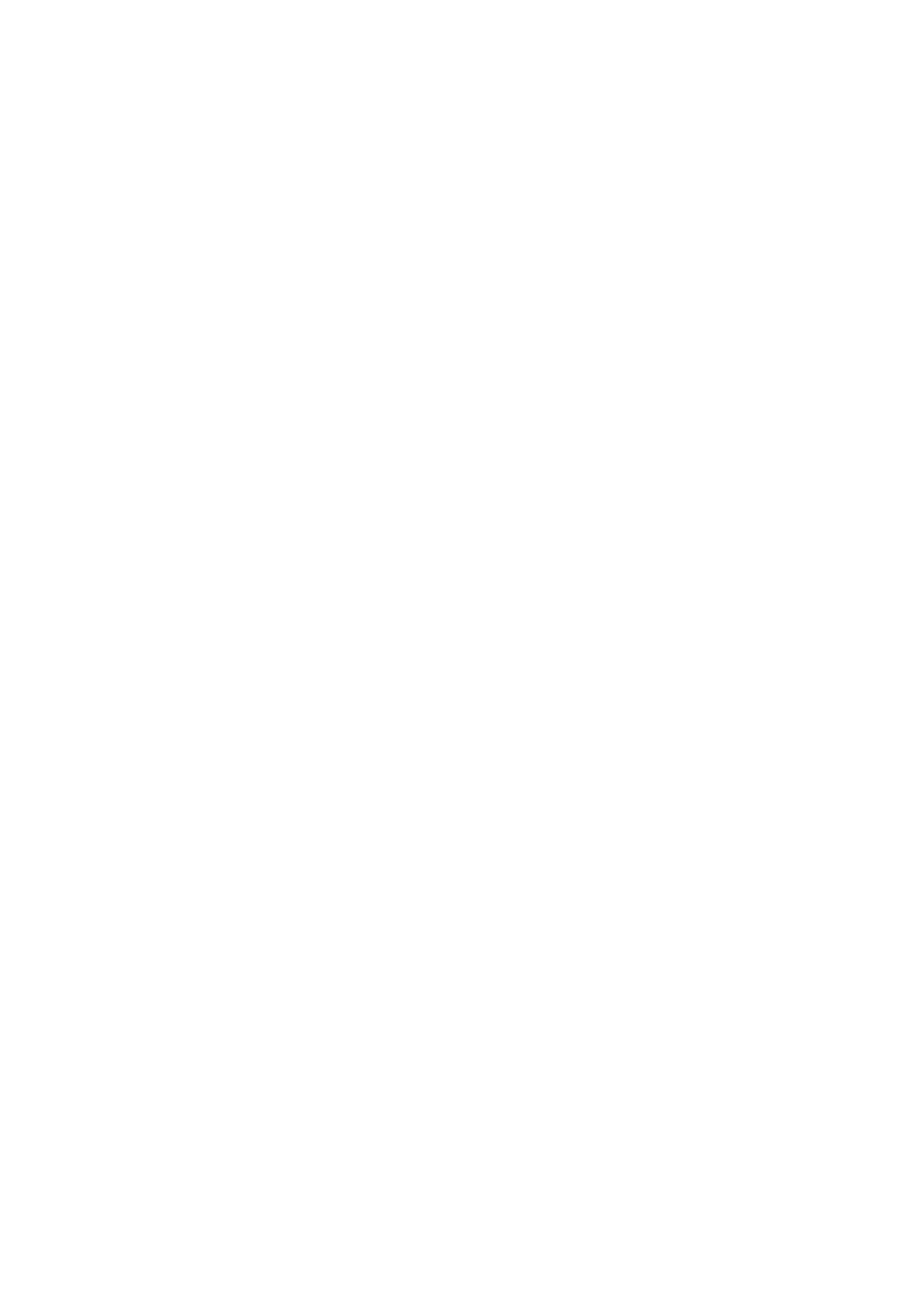## **Contents Page**

| <b>Charity Information</b>                                   |    |
|--------------------------------------------------------------|----|
| <b>Report of Trustees</b>                                    | 2  |
| Independent Examiner's Report                                | 6  |
| <b>Statement of Financial Activities</b>                     |    |
| <b>Balance Sheet</b>                                         | 8  |
| Notes to the Accounts                                        | 9  |
| Detailed Statement of Financial Activities with Comparatives | 17 |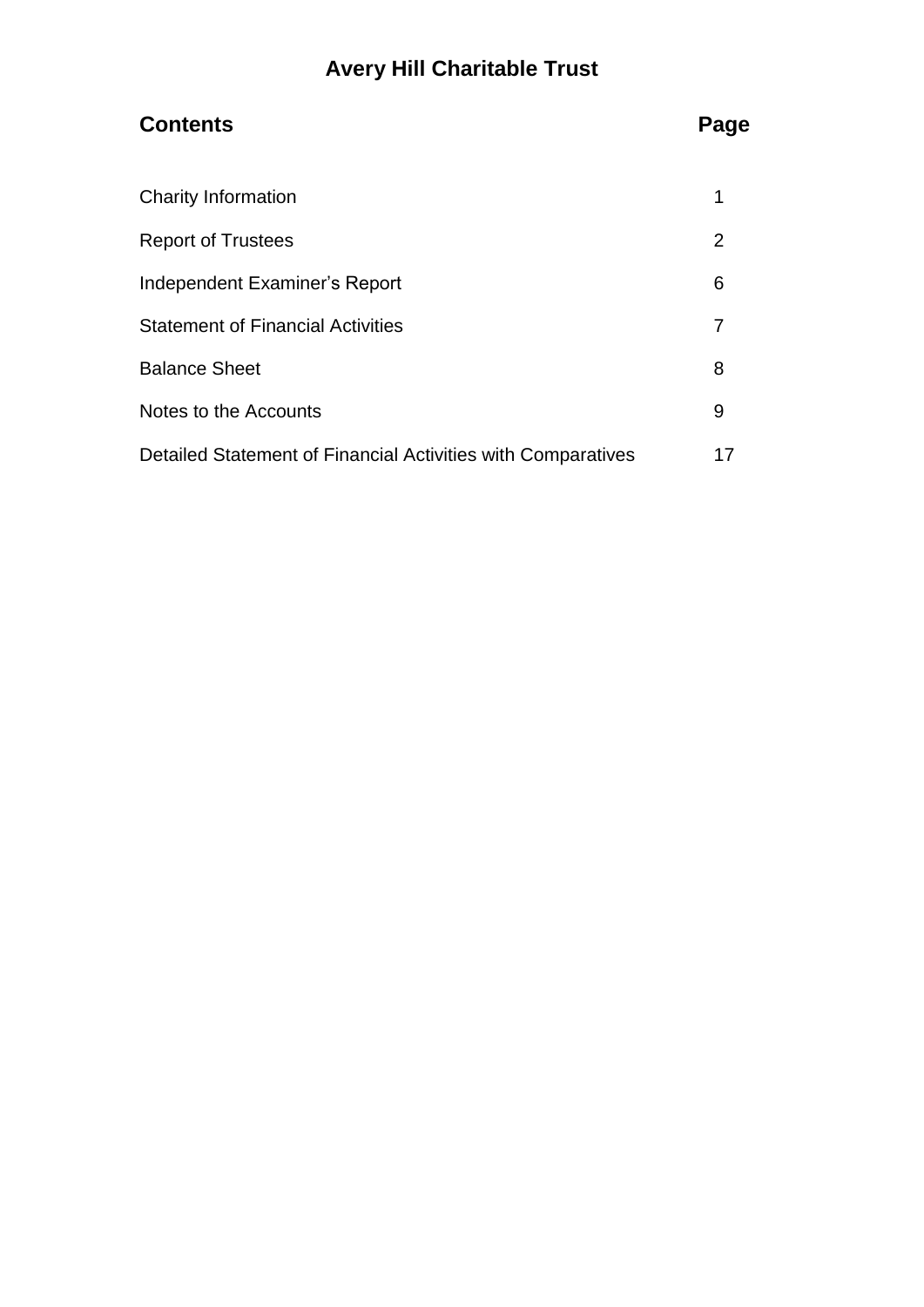### **Charity Information**

#### **Trustees and Directors**

The directors of the charitable company (the charity) are its trustees for the purposes of charity law and throughout this report are collectively referred to as trustees.

Mr P Piper, Chair Ms L Adewole Mrs W Taylor Mrs A Walton (Appointed 22/5/18)

#### **Key Staff**

Gill Bates: Foodbank Manager Andrew Unger: Children, Youth and Families Worker

#### **Governing Document**

Memorandum and Articles of Association dated 10<sup>th</sup> February 2004.

#### **Charity Registration Number** 1103393

#### **Company Registration Number** 5039769

#### **Registered Office**

Southspring **Sidcup** Kent DA15 8EA

#### **Independent Examiner**

Jacob Farley **Stewardship** 1 Lamb's Passage London EC1Y 8AB

#### **Bankers**

21 Prescot Street London Kent<br>E1 8TN BR1

Santander Barclays Bank plc<br>
PO Box 10102 167 High Street 167 High Street<br>Bromlev BR1 1NL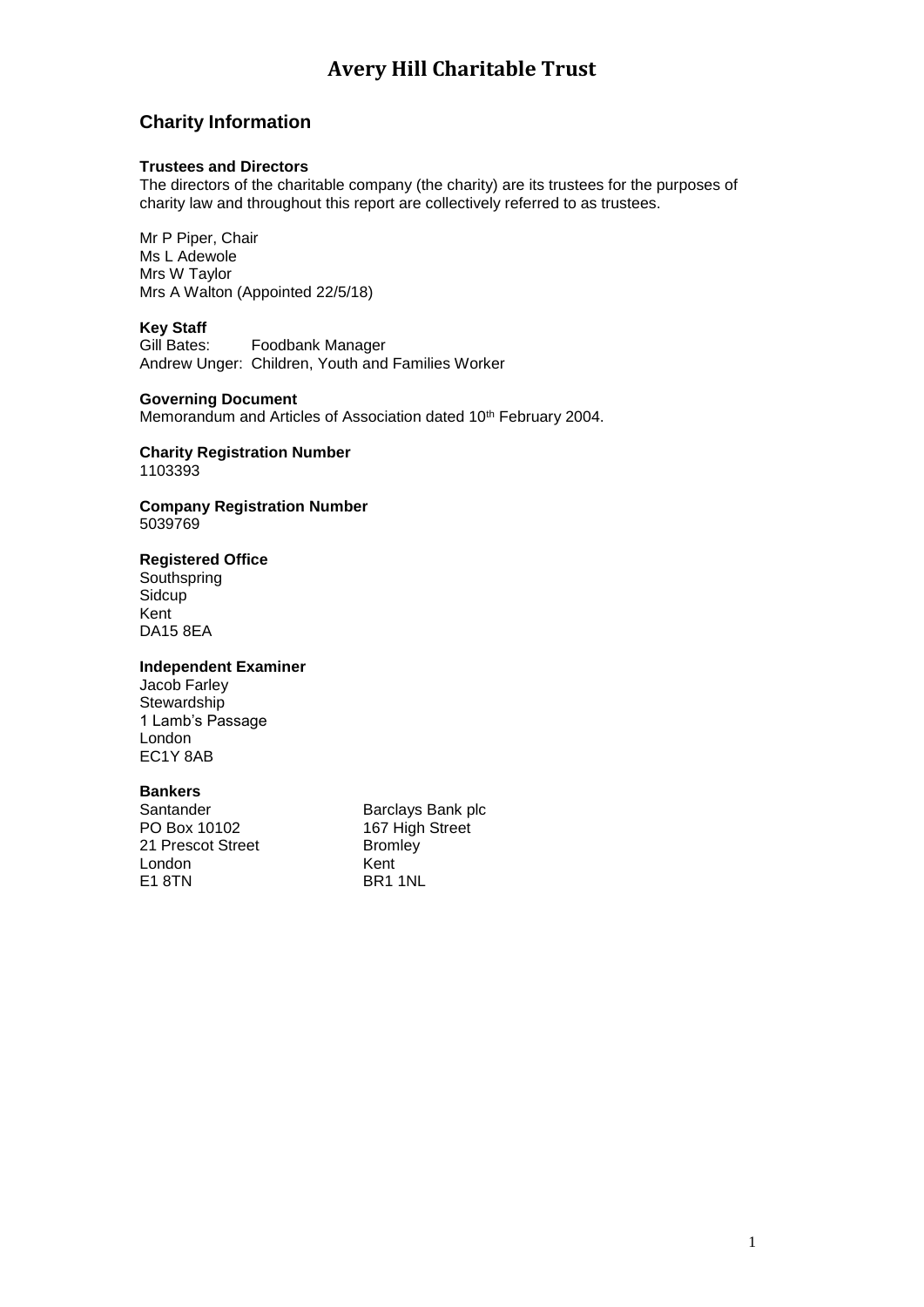### **Report of the trustees for the year ended 28 th February 2019**

The trustees are pleased to present their report together with the financial statements of the charity for the year ending 28<sup>th</sup> February 2019.

#### **Objects of the Charity**

The charity is a charitable company and is governed by its memorandum and articles of association. The objects of the charity, as set out in the governing document are:

- 1. To promote and advance the Christian faith throughout the world generally including the worship of God, the instruction and edification of Christians; and the care and Christian instruction of young people and children and the evangelisation of non-**Christians**
- 2. To relieve poverty, hardship, sickness and distress among all peoples of the world<br>3. To promote education and training
- To promote education and training
- 4. To support such other charities and charitable purposes as the trustees shall decide.

#### **Summary of the Charity's Main Activities and Achievements**

The church meets at Southspring, on the Avery Hill estate in South East London. The main service is the Sunday worship meeting with an average weekly attendance of circa 50 people. During the course of the year there were a number of special services including Easter and Christmas. Monthly bible study and prayer meetings are held at the church during the week.

Two connect groups meet fortnightly on a Wednesday in homes around the locality to pray and study the bible together. A further connect group met during the year on Tuesdays and comprise a group of 18 to 30 year olds. This group stopped meeting at the end of the financial year. Other opportunities for people to meet together include Avery Ladies (meeting for coffee and various activities) and men's' curry nights. The N40s is a group for retired people but who are young at heart. The group continues to be well supported with a variety of trips and events occurring throughout the year.

Sunday school and a young people's groups operate on a Sunday morning during the weekly service. There are clubs for young people during the week as well as a parent and toddlers group held at the church.

The church is also active in the community, running an after school club for primary school aged children and providing input for religious education lessons and assemblies at the local primary school. The Bexley Foodbank is based at the church with a further four satellite distribution centres located at churches in the Borough, together with a storage facility provided by the London Borough of Bexley. The Foodbank provides emergency food for those in need. During the year the church has also operated "Messy Church" providing a meal and activities for children at least once a term. The local community police and housing panels for the Avery Hill ward also meet at the church.

During the year a café was opened at the church operating on Thursday lunchtime to coincide with the foodbank. Light refreshments are available at a modest cost.

The church supports other local charities whose operations meet the objects of the charity. These include XLP, a charity based in South East London working with young people, Christian Resources in Bexley Schools (CRIBS) and Cornerstone working with people with addiction and mental health issues. An XLP student is based with the church.

The church took part in the Big Lunch initiative, opening up its building to provide food, games and crafts for people in the community. The event was well attended, with over 150 people joining in the fun. The church also supported the Lark in the Park summer celebration held in Sidcup over a two week period.

Cross cultural mission is supported by the church through iNet, a charity that provides financial and spiritual advice, training and information to missionaries based overseas. Direct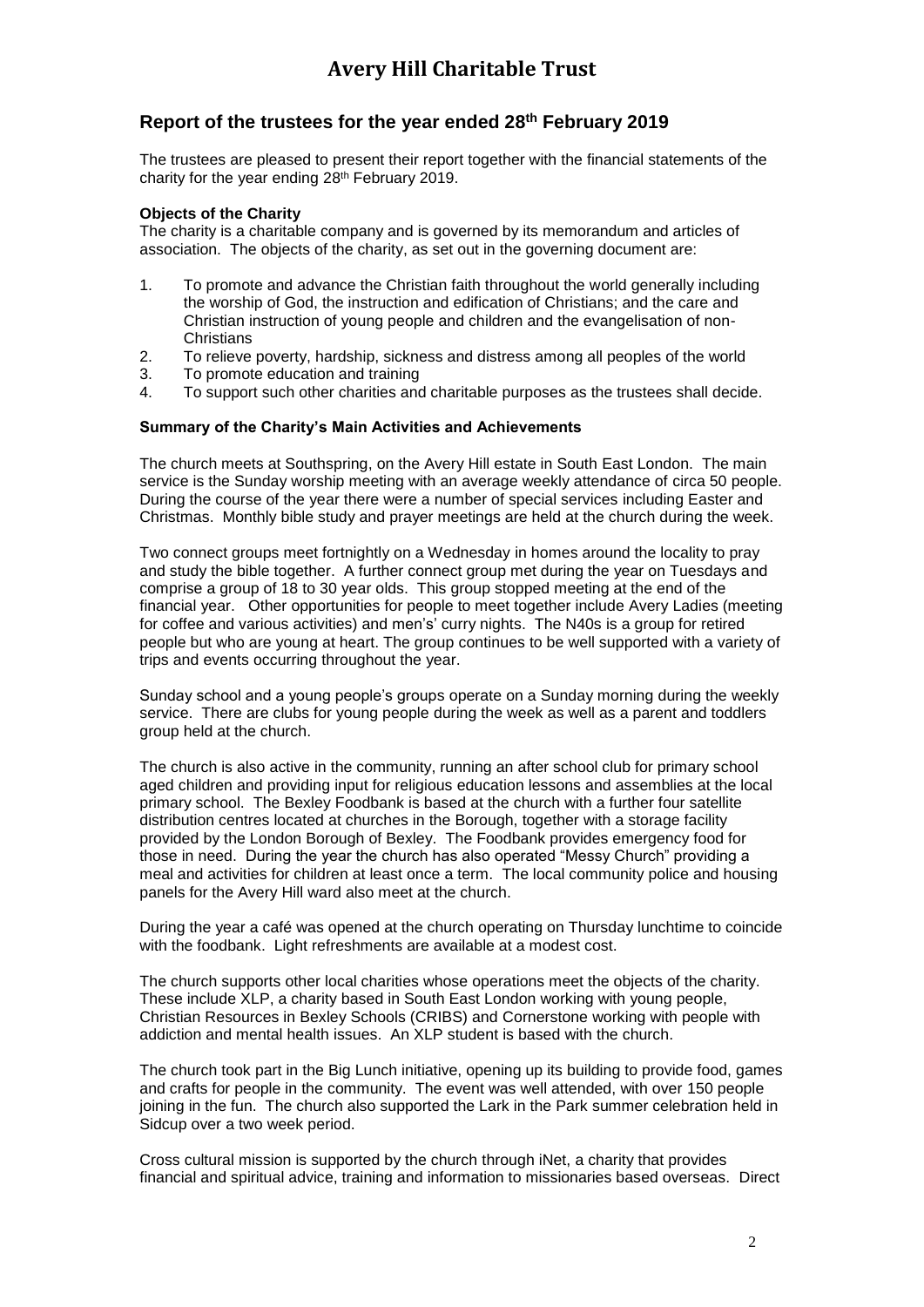financial support is provided to three families working overseas, one based in the Lebanon, one in Malaysia and the other in Bulgaria. Support is also given via Tear Fund's church connect programme to two diocese in Tanzania for helping the community to become selfsufficient.

The Foodbank collected some 82,276 kg of food and distributed 81,672 kg to over 7,700 clients during the year. The food distributed was an increase of 26% over the food granted to clients in the previous year. Over 100 volunteers helped to collect, sort, transport and distribute the food. The charity is grateful to Gill, the Foodbank Manager, the volunteers and other supporters without which the Foodbank could not operate.

During the course of the year our pastor Dave Williams resigned following a leave of absence. Dave and his wife have since moved away from Sidcup and we wish them every blessing for the future. The church expects to commence a search for a new pastor during 2019. Andy Parnham, a member of the church's Advisory Council is helping the leadership team with advice and guidance in the interim.

After eight years working for Avery Hill in a number of capacities, latterly as part time Assistant Minister, Andy Masters also left the church to become minister at Crayford Baptist Church. We wish him well in this new position. As planned, Ben McFall left the position of part time youth worker in August following the completion of his Oasis degree course. Andy and Ben were replaced by Andrew Unger in July who will work full time as children, youth and families worker.

A part time administrator was appointed during the year working five hours per week split between work for the church and the foodbank.

The Trustees have complied with the duty to have due regard to the public benefit guidance published by the Charity Commission.

#### **Structure, Governance and Management**

Avery Hill Charitable Trust is a charitable company limited by guarantee, incorporated on 10<sup>th</sup> February 2004 and registered as a charity on 26<sup>th</sup> April 2004. Church activities are carried out under the name of Avery Hill Christian Fellowship while that of the foodbank under the name of Bexley Foodbank. The company was established under a Memorandum of Association, which set the objects and powers of the charitable company and is governed under its Articles of Association. Membership is open to those over 18 who subscribe to the Statement of Beliefs contained in the Memorandum and Articles of Association and are accepted by the Board of trustees. There are currently eight members (ten in 2018) of the Company, each of whom agrees to contribute  $£1$  in the event of the charity winding up.

In accordance with the Articles of Association the minimum number of Trustees is three. Each year one third of the Trustees are to retire and be available for election at the AGM. No person may be appointed a Trustee unless over the age of eighteen years of age and subscribes to the Statement of Beliefs. It is expected that new Trustees will be appointed from within the church. The board of trustees currently consist of four people who meet on a regular basis to administer the charity.

In addition to the trustees who oversee the activities of the charity, a Leadership Team comprising six people are responsible for the spiritual oversight and practical running of the church and Foodbank. Following the resignation of the pastor the chairman of trustees has joined the leadership team. Day to day activities are managed by the leadership team. Paid staff and volunteers also take responsibility for various aspects of the church and foodbank.

#### **Financial Review**

Total income for the year amounted to £ 282,370 compared to expenditure of £ 310,283, resulting in a deficit of £ 27,913. The deficit for the year was attributable to a general fund deficit of £ 31,849 partially offset by a surplus on restricted funds of £3,936. The deficit on the general fund was planned expenditure to utilise surplus reserves.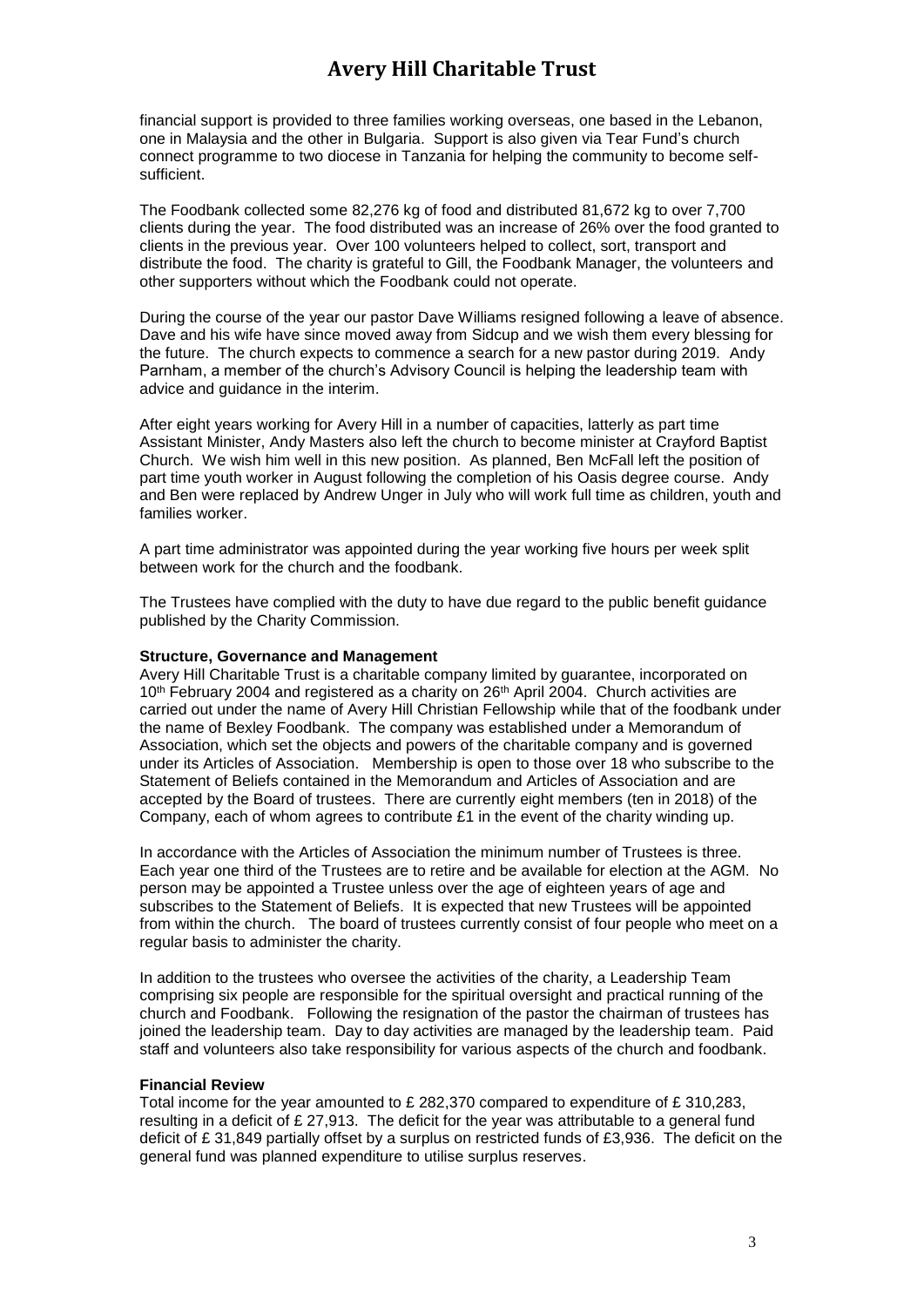#### **Reserves policy**

The general fund now stands at £ 155,652. The Trustees consider that unrestricted funds not committed or invested in tangible assets ("the free reserves") held by the charity should be the sum of three months' expenses and two and a half years rent, approximately £63,000. As at the 28<sup>th</sup> February 2019, free reserves were significantly above this amount.

The Trustees have considered the most appropriate policy for investing funds and consider that short-term deposits meet the requirement to provide income, without restricting access to the funds.

#### **Key Risks and Uncertainties**

The Trustees have conducted their own review of the major risks to which the charity is exposed and systems designed to mitigate those risks. The biggest risk is considered to be a significant shortfall in donations from church members which is mitigated by the reserving policy. Internal risks are minimised by the implementation of procedures for authorisation of all transactions and projects. These procedures are reviewed periodically to ensure that they still meet the needs of the charity.

#### **Plans for the Future**

The charity plans to continue the activities outlined below in the forthcoming years subject to satisfactory funding arrangements. These include:

Weekly worship service Midweek prayer and bible study meetings at the church Connect groups Children's and youth meetings Parent & Toddlers group N40s group for retired people The Big Lunch Thursday Cafe After school clubs at the church Bexley Foodbank and Information Point Support for overseas mission Connecting with a church in Tanzania through the Tear Fund Connect programme

#### **Responsibilities of directors under company law**

The directors are responsible for preparing the trustees' report and the financial statements in accordance with applicable law and United Kingdom Accounting Standards (United Kingdom Generally Accepted Accounting Practice).

Company law requires the directors to prepare financial statements for each financial year which give a true and fair view of the state of the affairs of the charitable company as at the balance sheet date and of its incoming resources and application of resources, including income and expenditure, for the financial year. In preparing these financial statements, the directors are required to:

- 1. select suitable accounting policies and apply them consistently;
- 2. observe the methods and principles in the Charities SORP;
- 3. make judgements and estimates that are reasonable and prudent;

4. state whether the applicable accounting standards have been followed, subject to any material departures disclosed and explained in the financial statements; and

5. prepare the financial statements on a going concern basis unless it is inappropriate to presume that the charity will continue in operation.

The directors are responsible for keeping proper accounting records that disclose with reasonable accuracy at any time the financial position of the charitable company and enable them to ensure that the financial statements comply with the Companies Act 2006. They are also responsible for safeguarding the assets of the charitable company and hence for taking reasonable steps for the prevention and detection of fraud and other irregularities.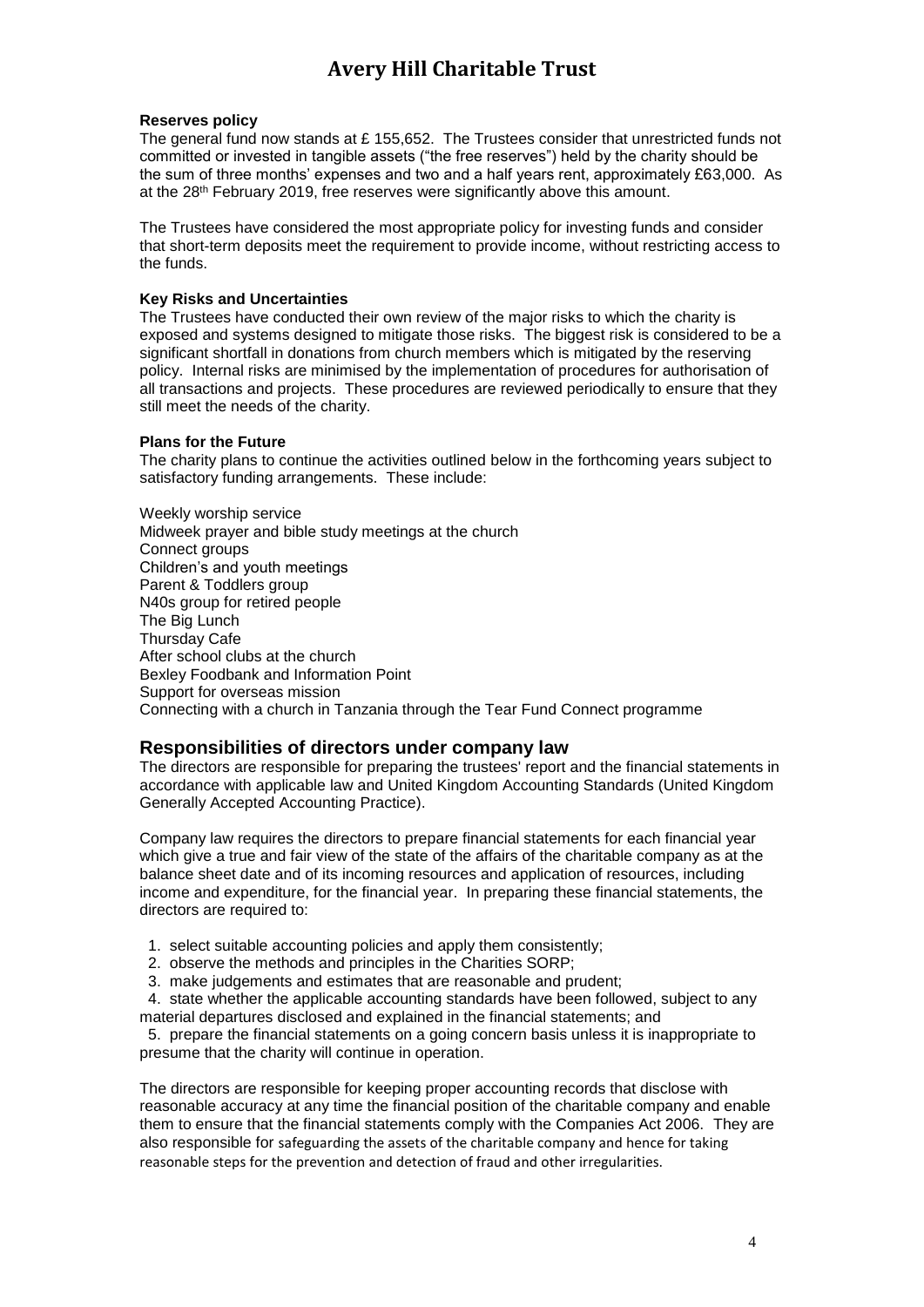#### **Independent examiner**

The Trustees intend to ask the existing examiner to undertake the independent examination of the charity next year.

Signed on behalf of the trustees

P J Piper (Chairman)

26th September 2019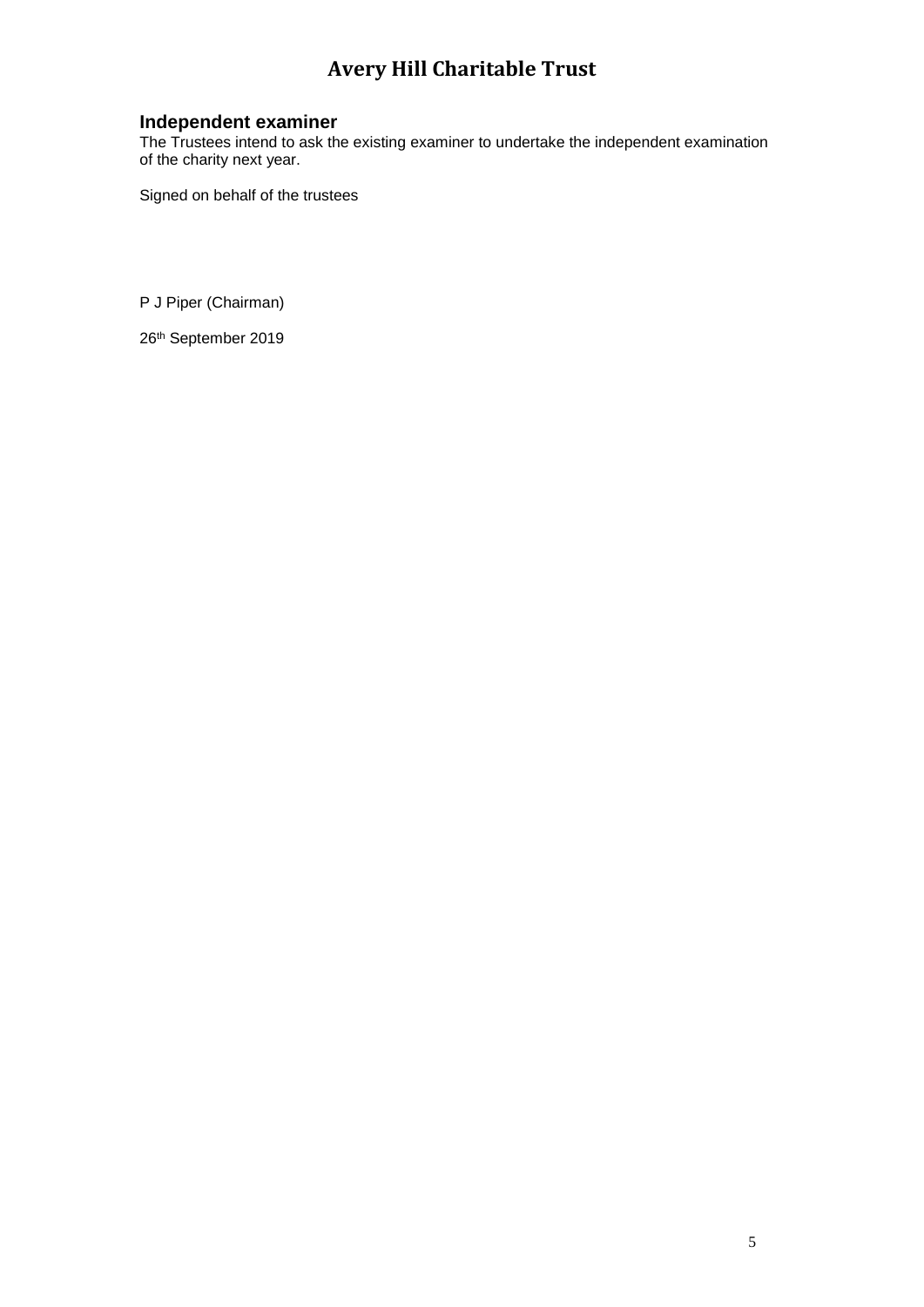### **INDEPENDENT EXAMINER'S REPORT TO THE TRUSTEES OF AVERY HILL CHARITABLE TRUST ("the Company")**

I report to the charity trustees on my examination of the accounts of the Company for the year ended 28th February 2019 on pages 7 to 17 following which have been prepared on the basis of the accounting policies set out on page 9.

#### **Responsibilities and basis of report**

As the charity's trustees of the Company (and also its directors for the purposes of company law) you are responsible for the preparation of the accounts in accordance with the requirements of the Companies Act 2006 ('the 2006 Act').

Having satisfied myself that the accounts of the Company are not required to be audited under Part 16 of the 2006 Act and are eligible for independent examination, I report in respect of my examination of your charity's accounts as carried out under section 145 of the Charities Act 2011 ('the 2011 Act'). In carrying out my examination I have followed the Directions given by the Charity Commission under section 145(5) (b) of the 2011 Act.

#### **Independent examiner's statement**

Since the Company's gross income exceeded £250,000 your examiner must be a member of a body listed in section 145 of the 2011 Act. I confirm that I am qualified to undertake the examination because I am a member of the Institute of Chartered Accountants in England and Wales, which is one of the listed bodies.

I have completed my examination. I confirm that no matters have come to my attention in connection with the examination giving me cause to believe:

- 1. accounting records were not kept in respect of the Company as required by section 386 of the 2006 Act; or
- 2. the accounts do not accord with those records; or
- 3. the accounts do not comply with the accounting requirements of section 396 of the 2006 Act other than any requirement that the accounts give a 'true and fair' view which is not a matter considered as part of an independent examination; or
- 4. the accounts have not been prepared in accordance with the methods and principles of the Statement of Recommended Practice for accounting and reporting by charities [applicable to charities preparing their accounts in accordance with the Financial Reporting Standard applicable in the UK and Republic of Ireland (FRS 102)].

I have no concerns and have come across no other matters in connection with the examination to which attention should be drawn in this report in order to enable a proper understanding of the accounts to be reached.

Jacob Farley ACA Institute of Chartered Accountants in England and Wales **Stewardship** 1 Lamb's Passage London EC1Y 8AB

8 th October 2019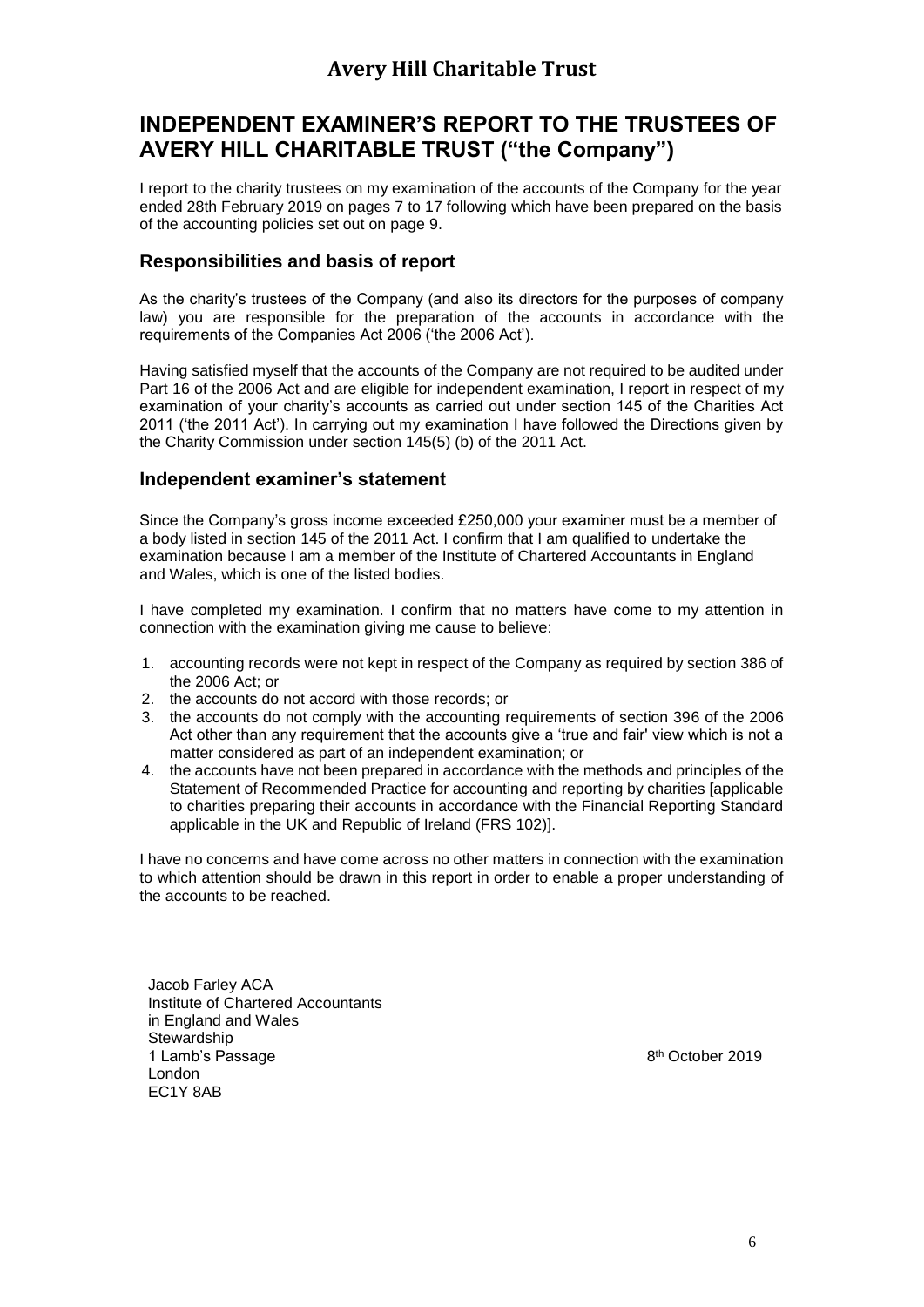### **Statement of Financial Activities (Including Income and Expenditure account) for the year ended 28 th February 2019**

|                                                                      | <b>Notes</b> | <b>Unrestricted</b><br><b>Funds</b> | <b>Restricted</b><br><b>Funds</b> | <b>Total Funds</b><br>2019 | <b>Total Funds</b><br>2018 |
|----------------------------------------------------------------------|--------------|-------------------------------------|-----------------------------------|----------------------------|----------------------------|
| <b>Incoming Resources</b>                                            |              |                                     |                                   |                            |                            |
| Incoming resources from<br>generated funds:                          |              |                                     |                                   |                            |                            |
| Donations and Legacies                                               | 3            | 96,052                              | 176,168                           | 272,220                    | 219,453                    |
| <b>Charitable Activities</b>                                         | 4            | 150                                 | 10,000                            | 10,150                     | 10,159                     |
| <b>Total Incoming Resources</b>                                      |              | 96,202                              | 186,168                           | 282,370                    | 229,612                    |
| <b>Resources Expended</b>                                            |              |                                     |                                   |                            |                            |
| <b>Charitable Activities</b>                                         | 5            | 128,051                             | 182,232                           | 310,283                    | 229,370                    |
| <b>Net Incoming (Outgoing)</b>                                       |              | (31,849)                            | 3,936                             | (27,913)                   | 242                        |
| <b>Resources for the Year</b>                                        |              |                                     |                                   |                            |                            |
| <b>Reconciliation of Funds</b><br><b>Total Funds brought forward</b> |              | 187,501                             | 46,741                            | 234,242                    | 234,000                    |
| <b>Total Funds carried forward</b>                                   |              | 155,652                             | 50,677                            | 206,329                    | 234.242                    |
|                                                                      |              |                                     |                                   |                            |                            |

The statement of financial activities includes all gains and losses recognised in the year.

All income and expenditure derive from continuing operations.

The statement of financial activities also complies with the requirements for an income and expenditure account required by the Companies Act 2006.

The notes on page 9 to 17 form part of these accounts.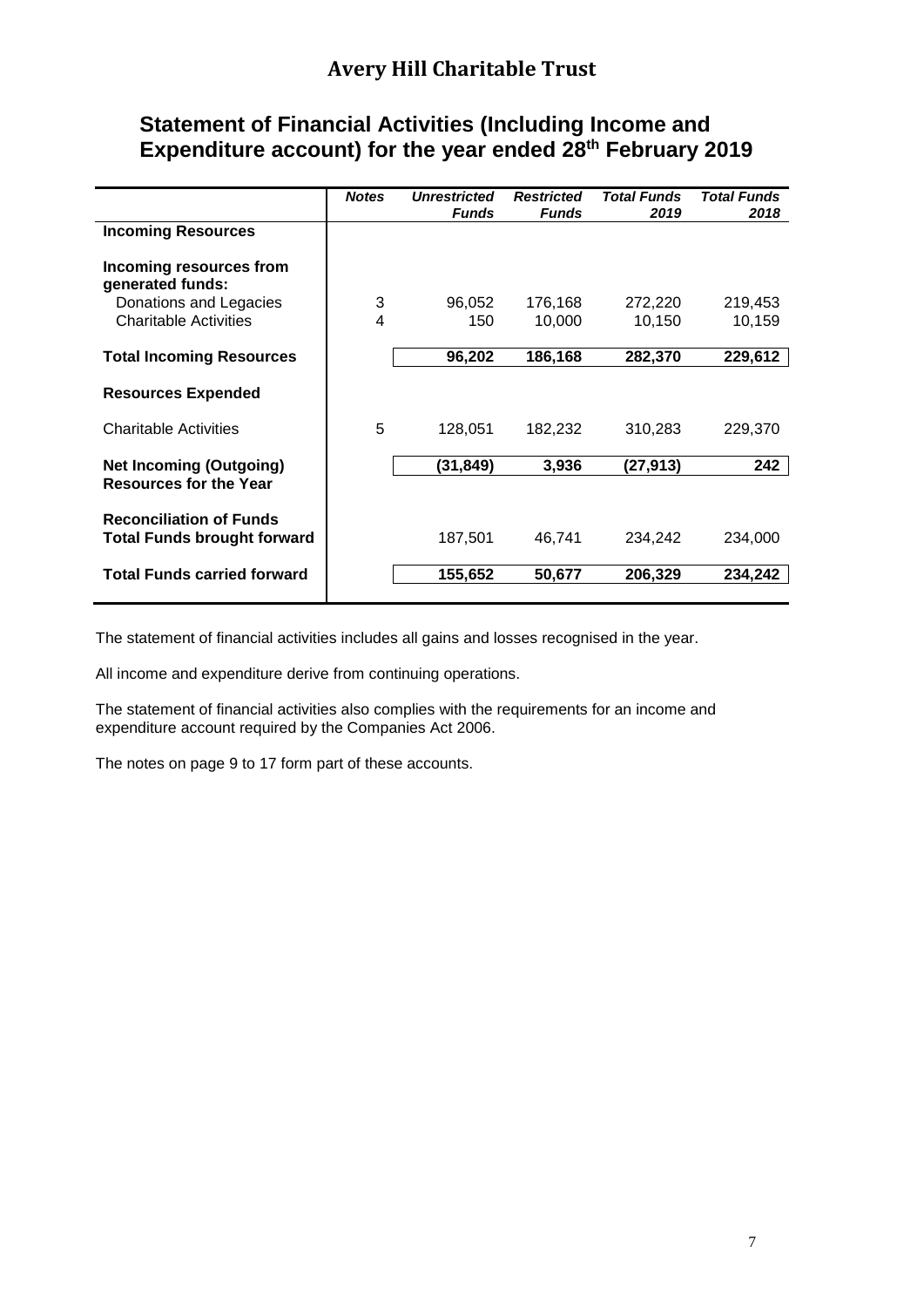|                                       |              |         | 2019     | 2018     |
|---------------------------------------|--------------|---------|----------|----------|
|                                       | <b>Notes</b> | £       | £        | £        |
| <b>Tangible Assets</b>                | 8            |         | 27,224   | 36,276   |
| <b>Current Assets</b>                 |              |         |          |          |
| Inventory                             | 9            | 34,963  |          | 33,471   |
| Debtors & Prepayments                 | 10           | 4,224   |          | 5,092    |
| Cash at bank                          |              | 144,466 |          | 161,668  |
|                                       |              |         | 183,653  | 200,231  |
| <b>Creditors: amounts falling due</b> |              |         |          |          |
| within one year                       | 11           |         | (4, 548) | (2, 265) |
| <b>Net Current Assets</b>             |              |         | 179,105  | 197,966  |
| <b>Net Assets</b>                     |              |         | 206,329  | 234,242  |
|                                       |              |         |          |          |
| <b>Unrestricted Funds</b>             |              |         |          |          |
| General Fund                          |              |         | 155,652  | 187,501  |
| <b>Restricted Funds</b>               |              |         | 50,677   | 46,741   |
| <b>Total Funds</b>                    | 13           |         | 206,329  | 234,242  |
|                                       |              |         |          |          |

### **Balance Sheet as at 28 th February 2019**

The charitable company is entitled to exemption from audit under Section 477 of the Companies Act 2006 for the year ended 28th February 2019.

The members have not required the company to obtain an audit of its financial statements for the year ended 28th February 2019 in accordance with Section 476 of the Companies Act 2006 however, in accordance with Section 145 of the Charities Act 2011, the accounts have been examined by an independent examiner and their report has been included in these financial statements.

The directors (who are the charitable company's trustees for the purposes of charity law) acknowledge their responsibilities for:

- a) ensuring that the charitable company keeps accounting records which comply with Sections 386 and 387 of the Companies Act 2006 and
- b) preparing financial statements which give a true and fair view of the state of affairs of the charitable company as at the end of each financial year and of its net income or expenditure for each financial year in accordance with the requirements of Sections 394 and 395 and which otherwise comply with the requirements of the Companies Act 2006 relating to financial statements, so far as applicable to the charitable company.

The financial statements have been prepared in accordance with the provisions of Part 15 of the Companies Act 2006 relating to small companies.

The financial statements were approved by the Board of Directors on 26<sup>th</sup> September 2019 and were signed on its behalf by:

P Piper **Trustee** 

Company number: 5039768 Charity number: 1103393

The notes on pages 9 to 17 form part of these accounts.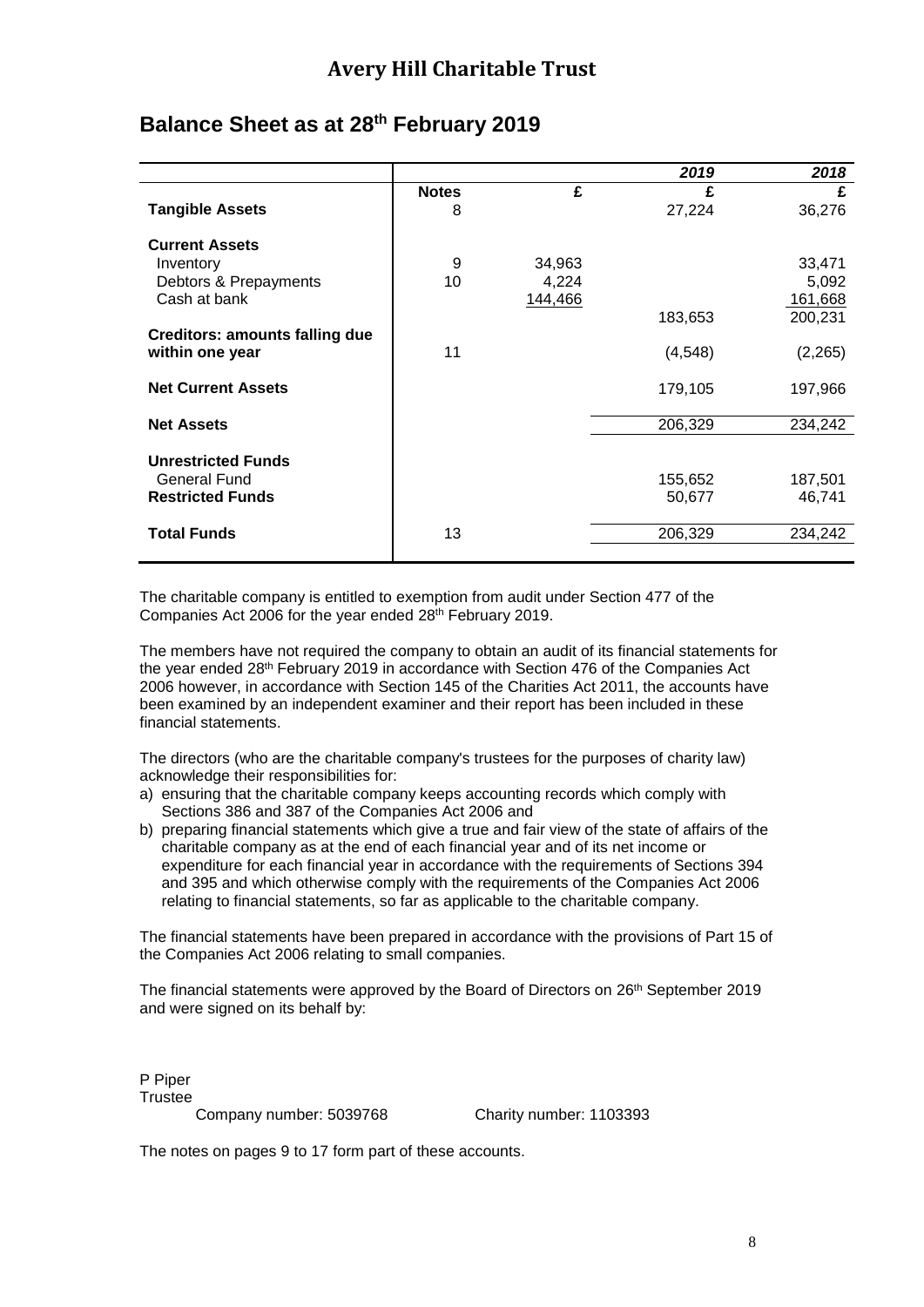### **Notes forming part of the financial statements for the year ended 28 th February 2019**

#### **1. Statutory Information**

The charity is a charitable company limited by guarantee and is incorporated in the United Kingdom. The company's registered number and registered office address can be found on the Company Information page.

#### **2. Accounting policies**

These financial statements are prepared on a going concern basis, under the historical cost convention.

These financial statements have been prepared in accordance with the "Statement of Recommended Practice: Accounting and Reporting by Charities preparing their accounts in accordance with the Financial Reporting Standard applicable in the UK and Republic of Ireland (FRS 102) ("the Charities SORP"), with the Financial Reporting Standard applicable in the United Kingdom and Republic of Ireland ("FRS 102"), with the Companies Act 2006 and with the Charities Act 2011. The charity meets the definition of a public benefit entity as set out in FRS 102.

#### **a) Going Concern**

The accounts have been prepared on the going concern basis, as there are no material uncertainties about the charity's ability to continue. Based on the adequacy of the charity's reserves as at the balance sheet date, along with their knowledge of the charity's ability to meet bills, payments and other liabilities as they fall due, the directors have a reasonable expectation that the charity has sufficient resources to continue in operational existence for the foreseeable future.

#### **b) Income**

Income including investment income is recognised in the period in which the charity becomes entitled to receipt, the amount receivable can be measured with reasonable certainty, and receipt is probable. For the most part, income is generally recognised when it is received. Income is only deferred when the charity has to fulfil conditions before becoming entitled to it or where the donor has specified that the income is to be expended in a future period.

Income from donations and legacies includes:

- I. Recoverable gift aid. This is recognised when the related donation is received. Gift aid that has not been recovered by the balance sheet date is included as a debtor.
- II. Donated facilities, services and goods. Goods donated for distribution to beneficiaries are recognised as income when receivable at fair value. These comprise donations to the foodbank on the basis of the value of average donation per kilogramme times the total number of kilogrammes received.

The charity relies on volunteers to carry out many of its activities. However, in accordance with the SORP, the value of these services has not been included in these financial statements as they cannot be reliably measured.

When donated goods, services and facilities are distributed or consumed, an expense in respect of those items is included in the Statement of Financial Activities. At the year end any goods that have not been distributed or consumed are recognised as stock; donated fixed assets are capitalised.

III. Legacies. Income from legacies is recognised when a distribution is received from the estate or, if earlier, when the charity has been notified that a distribution will be made and the amount receivable can be measured reliably.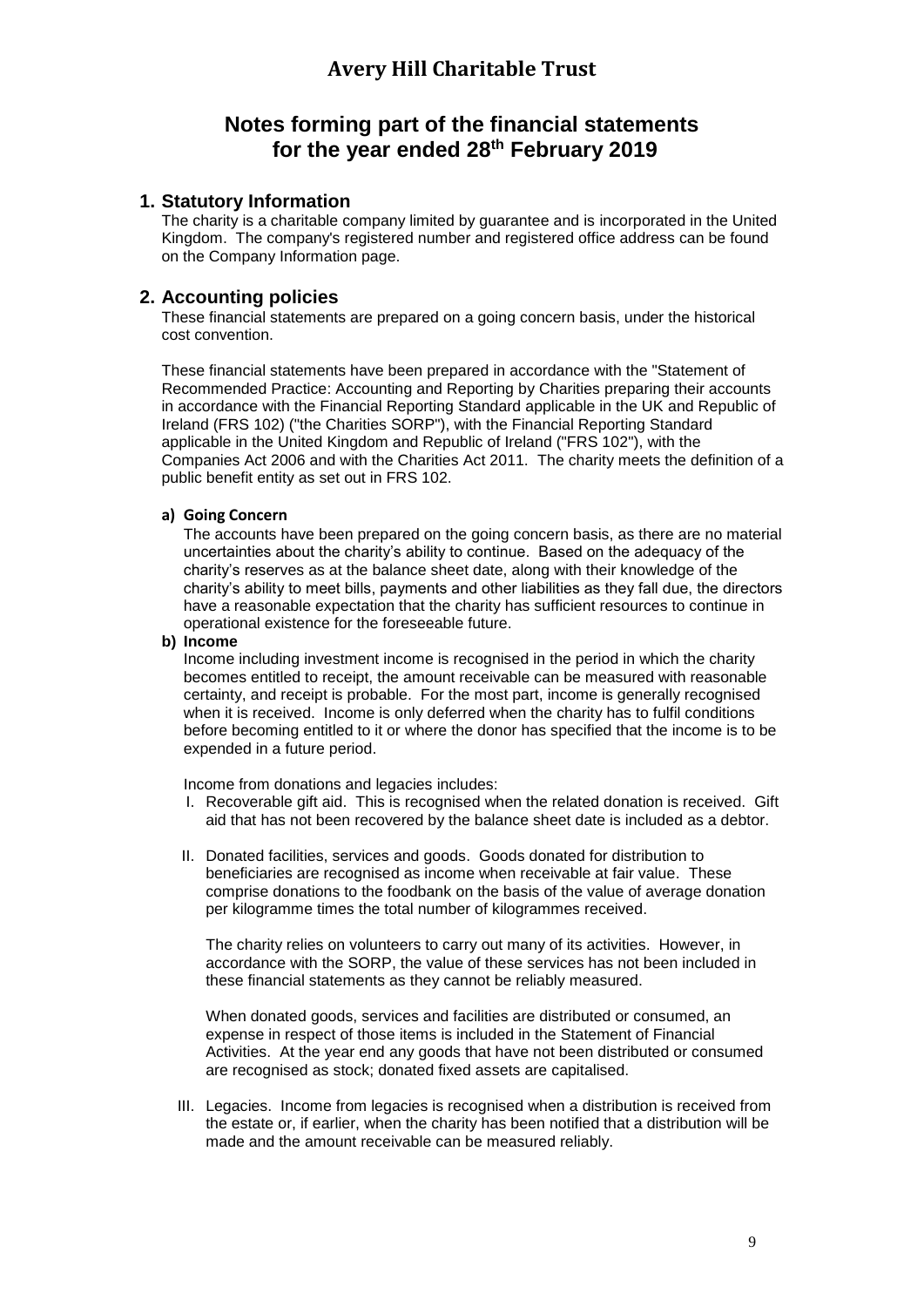Income from charitable activities represents income receivable from goods, services and facilities supplied in furtherance of the charity's charitable objects. It includes income from grants and events held.

#### **c) Expenditure**

Expenditure, including irrecoverable VAT, is recognised when it is incurred or, if earlier, when a legal or constructive obligation for a payment arises provided that it is probable that settlement will be required and the amount of the obligation can be measured reliably.

The charity makes grants to other institutions and individuals to further its charitable objectives. Grants payable are recognised as constructive obligations arise, which is generally when the charity expresses a commitment to the recipient that can be measured reliably and then only to the extent that any conditions associated with the grant are outside of the control of the charity.

The cost of raising funds is not significant and has not been separately disclosed.

Governance costs, which are included in expenditure on charitable activities but are identified separately in the notes to the accounts, includes costs associated with the independent examination of the financial statements, compliance with constitutional and statutory requirements and any other expenditure incurred on the strategic management of the charity.

#### **d) Fund Accounting**

General funds are unrestricted funds which are available for use at the discretion of the trustees in furtherance of the general objectives of the charity. Designated funds comprise unrestricted funds that have been set aside by the trustees for particular purposes. Restricted funds are donations which are to be used in accordance with specific restrictions imposed by donors; they include donations received from appeals for specific activities or projects. Endowment funds are donations that are retained as capital in accordance with the donor's wishes. The nature of the restriction determines whether the endowments represent permanent endowments or expendable endowments.

#### **e) Tangible Fixed Assets**

Items purchased or donated for the charity's own use are capitalised when the cost of purchased items, or the fair value of donated items, is more than £2,500 and the item is expected to benefit the charity over more than one accounting period. Depreciation is charged on a straight line basis so as to write down the value of each asset to its estimated residual value (if any) over its expected useful economic life. To achieve this objective the following rates of depreciation are charged:

- Leasehold improvements 5 years
- Equipment 5 year

The carrying values of tangible fixed assets are reviewed for impairment in periods when events or changes in circumstances indicate that the carrying value may not be recoverable.

#### **f) Stocks**

Stocks of donated items held for distribution to beneficiaries are measured at fair value.

#### **g) Leased Assets**

Leases which do not transfer substantially all the risks and rewards of ownership to the charity are classified as operating leases. Operating lease payments are recognised as an expense on a straight-line basis over the lease term (unless another systematic basis is more representative of use).

#### **h) Pension Scheme Arrangements**

The charity operates defined contribution pension schemes for its employees. Obligations for contributions to these schemes are recognised as an expense when the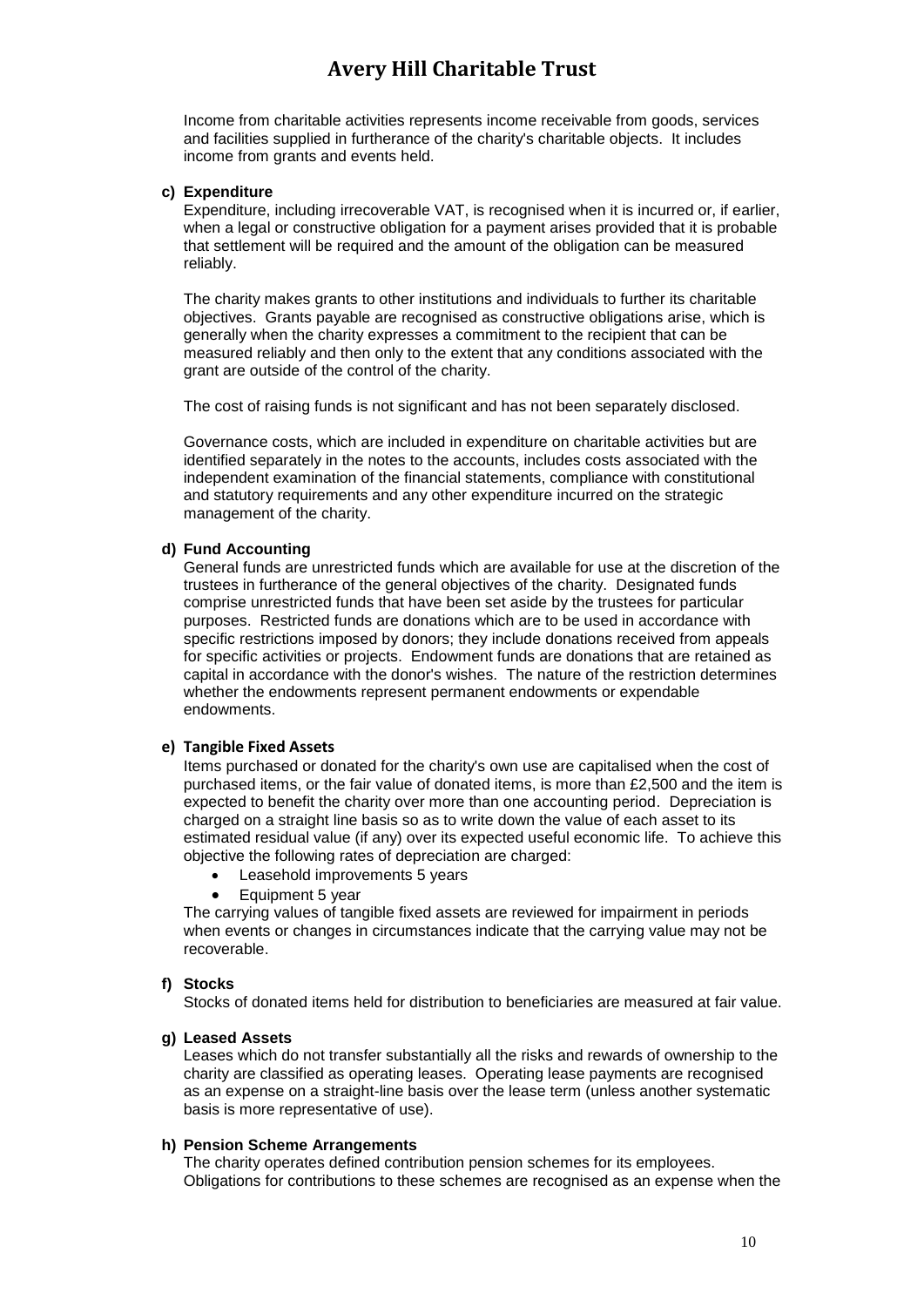liability arises. The assets of these schemes are held separately from those of the charity in independently administered funds.

#### **i) Taxation**

The company is a registered charity; it has taken advantage of the various reliefs from taxation available to charities and no tax is payable on the charity's income.

#### **j) Financial Instruments**

The charity's financial assets and financial liabilities all qualify as basic financial instruments, as defined by FRS102. Creditors and debtors are measured at their expected settlement value (normally the amount of cash that the charity expects to pay or receive).

#### **k) Exemption from Preparing a Cashflow Statement**

The charity has taken advantage of an exemption conferred by the Charities SORP and has not prepared a cash flow statement.

#### **l) Critical Accounting Estimates and Areas of Judgement**

The trustees do not consider that there any material sources of estimation or uncertainty at the balance sheet date that could result in a material adjustment to the carrying values of assets and liabilities in the next reporting period.

#### **3. Donations and Legacies**

|                                                    | <b>Unrestricted</b> | <b>Restricted</b>      | 2019<br><b>Total</b> | 2018<br>Total               |
|----------------------------------------------------|---------------------|------------------------|----------------------|-----------------------------|
|                                                    | £                   | £                      |                      | £                           |
| Donations of Cash<br>Donations in Kind<br>Legacies | 96,052<br>-         | 19,935<br>156,233<br>- | 115,987<br>156,233   | 118,746<br>90,285<br>10,422 |
| <b>Total</b>                                       | 96,052              | 176,168                | 272,220              | 219,453                     |

Donations of cash primarily consist of gifts from those attending the church or donations to the foodbank. Donations in kind is the estimated value of food donated to the Foodbank. Legacies consists of the share in the estate of Gladys Girling deceased a former member of the church.

#### **4. Incoming resources from charitable activities**

|                       |                     |                   | 2019         | 2018   |
|-----------------------|---------------------|-------------------|--------------|--------|
|                       | <b>Unrestricted</b> | <b>Restricted</b> | <b>Total</b> | Total  |
|                       | £                   | £                 |              | £      |
| Gifts for use of Hall | ۰                   | ٠                 |              | 70     |
| Grants                | -                   | 10,000            | 10,000       | 10,000 |
| Other                 | 150                 | ۰                 | 150          | 89     |
| <b>Total</b>          | 150                 | 10,000            | 10,150       | 10,159 |

Grant income consists of a grant received from Bexley Council for the rental of a storage facility for the Foodbank. Other income consists of money received from sales of refreshments at the weekly café (2018: sales of devotional booklets).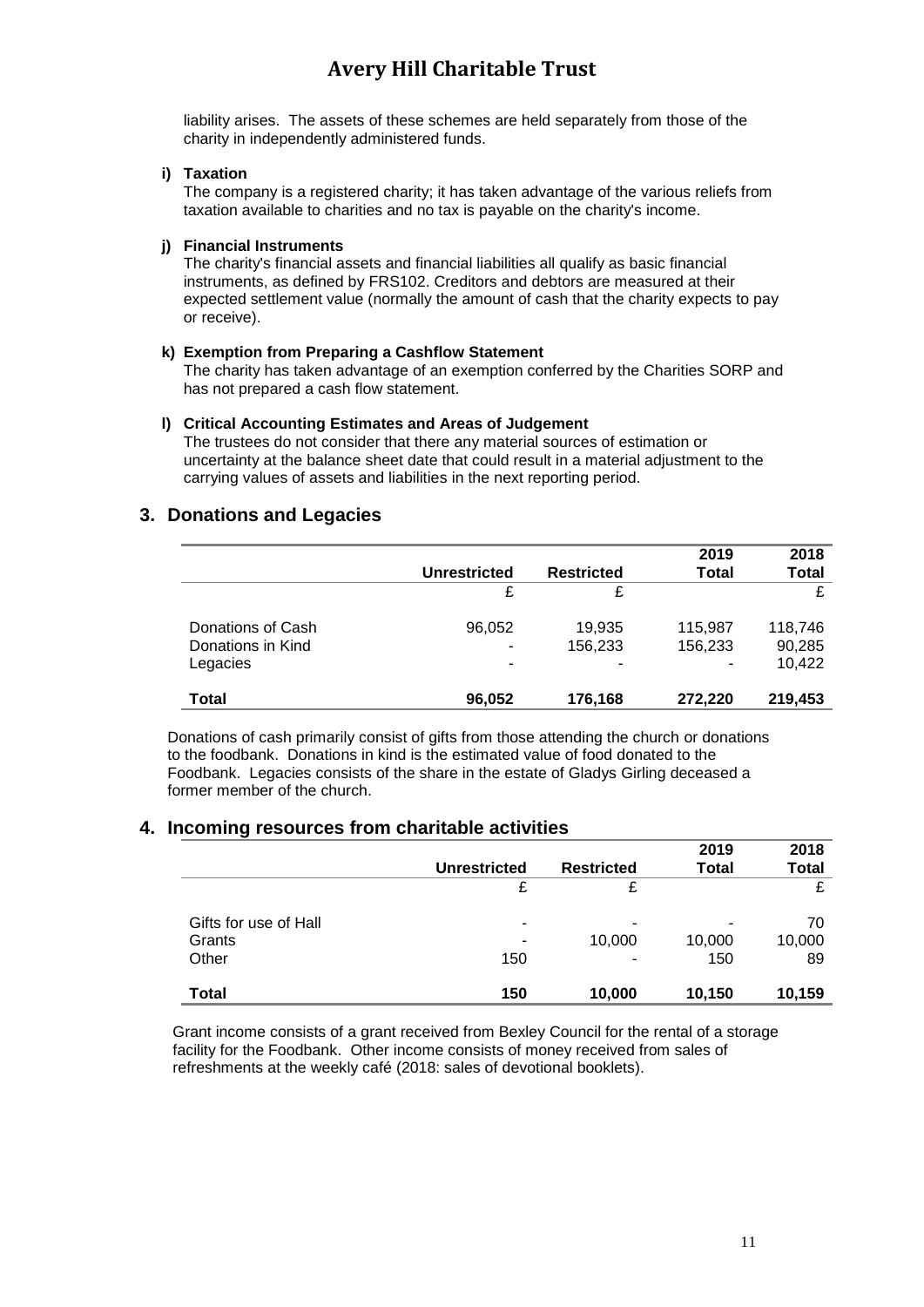#### **5. Charitable Activities**

**(a)**

| ,                                    |                     |                   | 2019    | 2018    |
|--------------------------------------|---------------------|-------------------|---------|---------|
|                                      | <b>Unrestricted</b> | <b>Restricted</b> | Total   | Total   |
|                                      | £                   | £                 |         | £       |
|                                      |                     |                   |         |         |
| People                               | 69,250              | 10,806            | 80,056  | 75,635  |
| <b>Fellowship Expenses</b>           | 3,576               |                   | 3.576   | 4,369   |
| Premises & Equipment (note 5b)       | 31,206              | 10,000            | 41,206  | 36,803  |
| <b>Church Activities</b>             | 1,980               |                   | 1,980   | 1,239   |
| Foodbank (note 5c)                   | 523                 | 157,557           | 158,080 | 92,042  |
| Grants and Donations (note 5d)       | 20,366              | 3,869             | 24,235  | 18,229  |
| <b>Independent Examination Costs</b> | 1,150               |                   | 1,150   | 1,053   |
|                                      |                     |                   |         |         |
| Total                                | 128,051             | 182,232           | 310,283 | 229,370 |

People consist of employee related costs, including salaries of paid staff (see note 6 below).

Fellowship Expenses comprise the costs relating to the general expenses of the church including gifts for outside ministry costs.

Church activities consist of the various activities of the church including youth and Sunday school as well as activities in the community such as the after school clubs held at the church.

Fees payable to Stewardship, other than for the independent examination, for payroll bureau services, totalled £859 (2018: £834).

#### **(b) Premises & Equipment**

Premises and Equipment consist of the payment of rent for the building at Southspring, depreciation on leasehold improvements, repairs, utilities and the purchase of equipment. The main items of expenditure are shown below:

|                                     |                     |                   | 2019   | 2018   |
|-------------------------------------|---------------------|-------------------|--------|--------|
|                                     | <b>Unrestricted</b> | <b>Restricted</b> | Total  | Total  |
|                                     | £                   | £                 |        | £      |
|                                     |                     |                   |        |        |
| Rent                                | 12,500              | 10,000            | 22,500 | 22,500 |
| Repairs                             | 770                 |                   | 770    | 2,224  |
| Depreciation                        | 9,052               |                   | 9,052  | 6,493  |
| Insurance                           | 1,934               | -                 | 1,934  | 1,710  |
| <b>Utilities</b>                    | 4,266               |                   | 4,266  | 2,391  |
| <b>Other Property Costs</b>         | 649                 |                   | 649    | 814    |
| <b>Equipment and Software Costs</b> | 2,035               |                   | 2,035  | 671    |
|                                     |                     |                   |        |        |
| Total                               | 31,206              | 10,000            | 41,206 | 36,803 |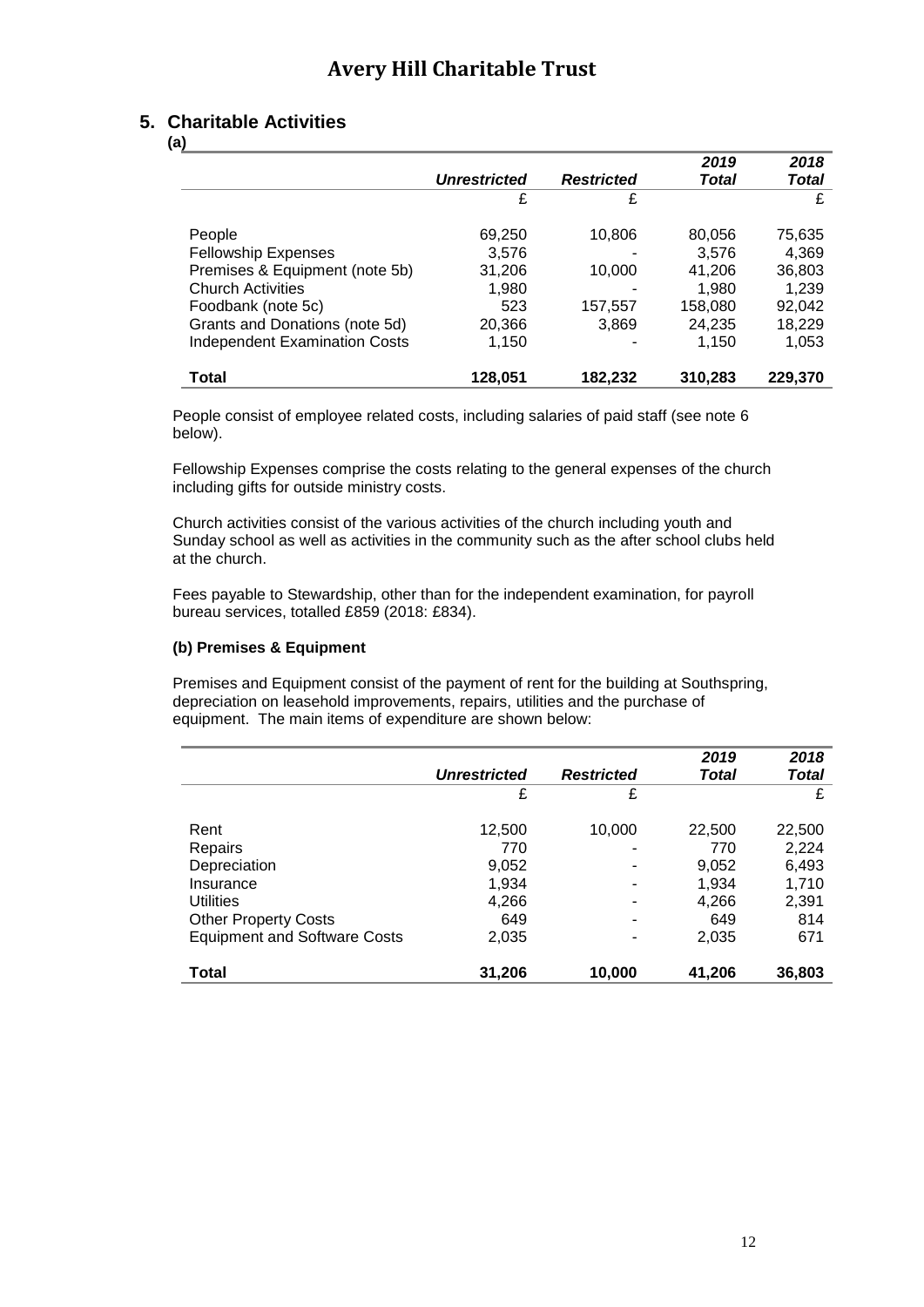#### **(c) Foodbank**

Foodbank consists of the non-staff costs of running the Foodbank and the estimated value of food granted to clients.

|                                |                     |                   | 2019    | 2018   |
|--------------------------------|---------------------|-------------------|---------|--------|
|                                | <b>Unrestricted</b> | <b>Restricted</b> | Total   | Total  |
|                                |                     | £                 |         |        |
| <b>Food Granted to Clients</b> | -                   | 142,063           | 142,063 | 85,735 |
| Non-Staff Expenses             | 523                 | 15.494            | 16.017  | 6,307  |
| Total                          | 523                 | 157,557           | 158,080 | 92,043 |

#### **(d) Grants & Donations**

|                                     |                     |                   | 2019   | 2018   |
|-------------------------------------|---------------------|-------------------|--------|--------|
|                                     | <b>Unrestricted</b> | <b>Restricted</b> | Total  | Total  |
|                                     | £                   | £                 |        | £      |
|                                     |                     |                   |        |        |
| iNet & Overseas Missionaries        | 10,786              | 625               | 11,411 | 14,579 |
| <b>Tear Fund</b>                    | 2,400               |                   | 2,400  | 1,000  |
| <b>XLP</b>                          | 3,650               |                   | 3,650  | 1,150  |
| Lark in the Park                    | 1,500               |                   | 1,500  | 1,500  |
| Cornerstone                         | 1,000               | 300               | 1,300  |        |
| Gifts to Needy                      |                     | 2.944             | 2,944  |        |
| <b>Other Grants &amp; Donations</b> | 1,030               |                   | 1,030  |        |
| Total                               | 20,366              | 3,869             | 24,235 | 18,229 |

The charity has taken advantage of an exemption conferred by the Charities SORP and has not disclosed the names of overseas missionaries as they operate in territories where Christians are persecuted; the disclosure of this information would be prejudicial.

#### **6. Staff costs and numbers**

The number of employees at the end of the year was five (one full time and four parttime).

|                              | 2019   | 2018   |
|------------------------------|--------|--------|
|                              |        |        |
| <b>Salaries</b>              | 66,130 | 64.390 |
| <b>Pension Costs</b>         | 4.531  | 4.205  |
| <b>Social Security Costs</b> | 1,460  | 1.034  |
| <b>Total</b>                 | 72,121 | 69,629 |

No staff received salaries at a rate of more than £60,000 per annum.

Remuneration paid to key management amounted to £ 65,962 in the year (2018: £56,972). Key management is considered to be the Minister, Assistant Minister, Children Youth and Family minister and the Foodbank Manager.

Payroll costs included redundancy and termination payments totalling £ 3,801 (2018: £0) and comprise statutory payments and ex-gratia payments where this was considered appropriate. Redundancy and termination payments are charged when the liability or obligation arises.

The company operates a defined contribution scheme for certain of its employees. Pension premiums are charged as they are paid.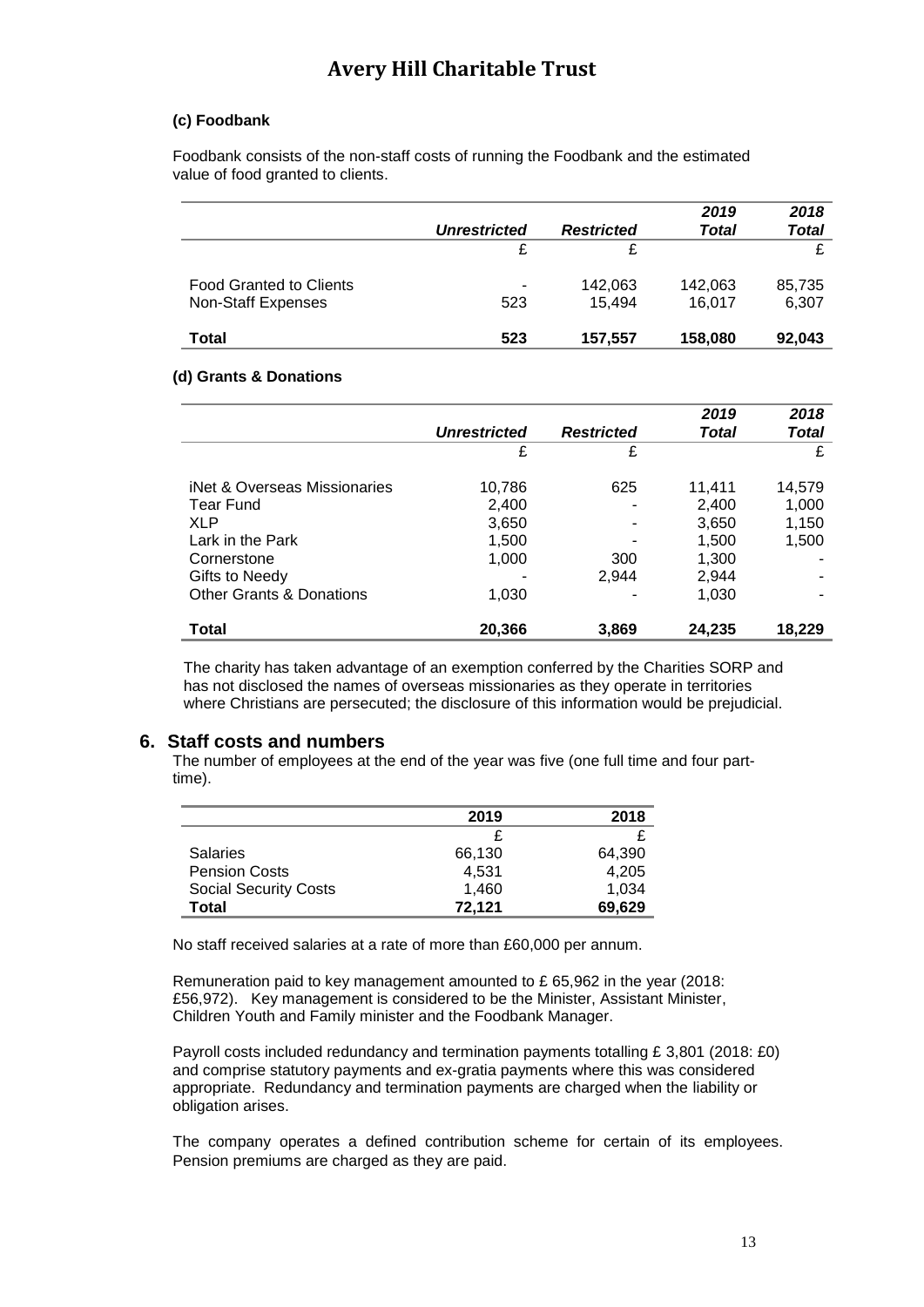#### **7. Trustees remuneration and related party transactions**

The Trustees were not paid or reimbursed for expenses during the year. The total amount donated to the charity by trustees and key staff was £ 58,066 (2018: £56,165).

#### **8. Tangible Assets**

Tangible assets comprise leasehold improvements and the purchase of equipment.

|                               | Cost   | <b>Depreciation</b> | <b>Net Book</b><br>Value |
|-------------------------------|--------|---------------------|--------------------------|
|                               |        |                     |                          |
| At 1 <sup>st</sup> March 2018 | 55.846 | 19,570              | 36,276                   |
| Additions                     | -      | 9.052               | 9,052                    |
| At 28th February 2019         | 55,846 | 28,622              | 27.224                   |

#### **9. Inventory**

Inventory consists the value of the stock of donated food held at the end of the financial year.

#### **10.Debtors**

Debtors comprise the following:

|                       | 2019  | 2018  |
|-----------------------|-------|-------|
|                       |       |       |
| <b>HMRC Charities</b> | 2.700 | 3,363 |
| Prepayments           | 1,524 | 1,669 |
| <b>Total</b>          | 4.224 | 5,092 |

#### **11.Creditors**

All creditors are due within one year.

|                         | 2019  | 2018  |
|-------------------------|-------|-------|
|                         | £     |       |
| Creditors               | 400   | 240   |
| Accruals                | 2,986 | 1,000 |
| Independent Examination | 1,150 | 1,013 |
| Other                   | 12    | 12    |
| Total                   | 4,548 | 2,265 |

#### **12.Pension Commitments**

During the year employer's pension contributions totalling £4,531 (2018: £4,205) were payable to defined contribution personal pension schemes. No pension contributions were owing at the balance sheet date (2017: £nil).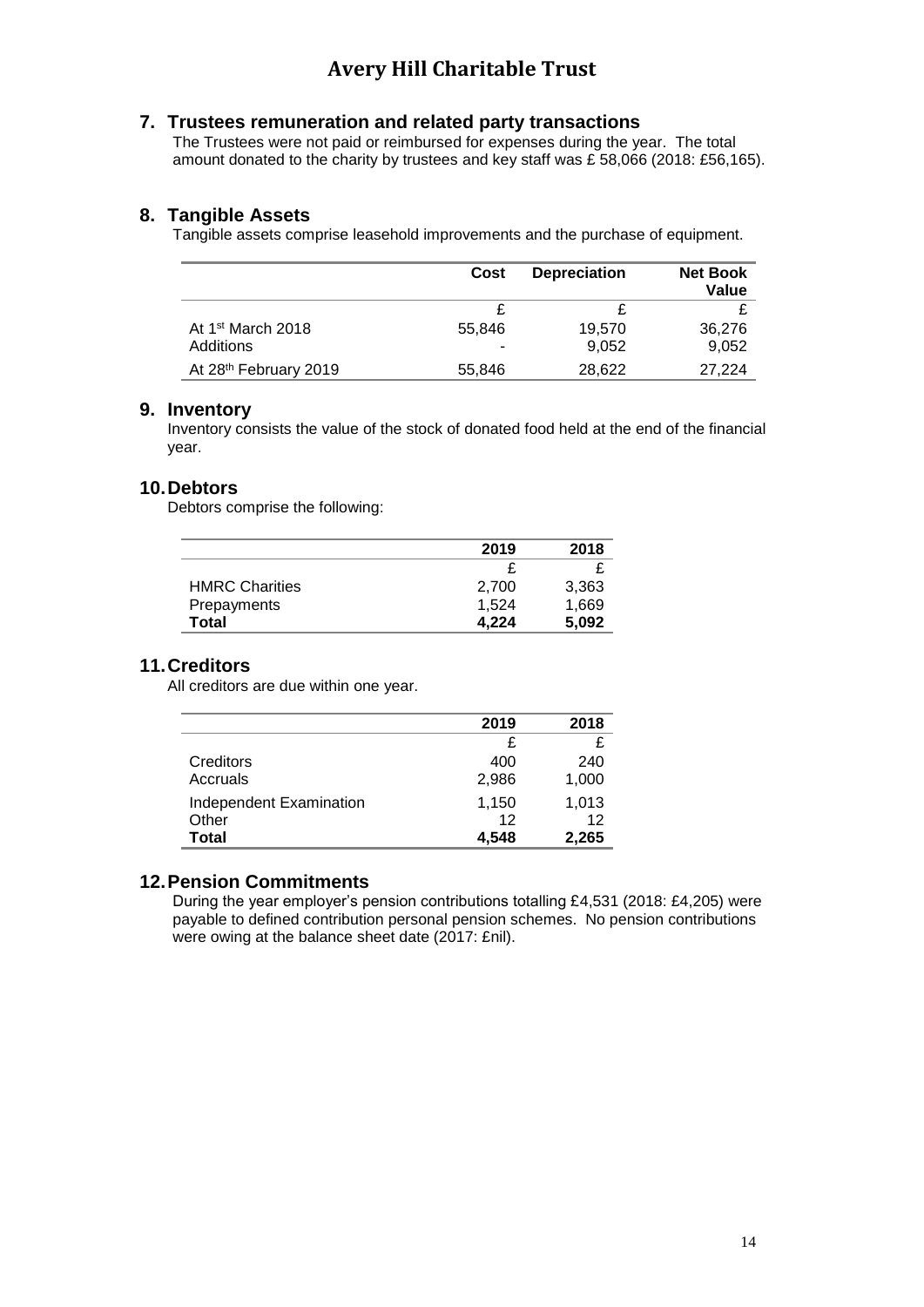### **13.Funds**

|                           | <b>Funds at</b><br>28/2/18 | Incoming<br><b>Resources</b> | Outgoing<br><b>Resources</b> | Funds at<br>28/2/19 |
|---------------------------|----------------------------|------------------------------|------------------------------|---------------------|
|                           | £                          | £                            | £                            | £                   |
| <b>Restricted Funds</b>   |                            |                              |                              |                     |
| <b>Foodbank</b>           | 45,551                     | 182,034                      | 178.363                      | 49,222              |
| Humanitarian              | 284                        | 3,209                        | 3.244                        | 249                 |
| Missionaries              | 3                          | 925                          | 625                          | 303                 |
| Parents & Toddlers        | 903                        |                              |                              | 903                 |
| Total restricted funds    | 46,741                     | 186,168                      | 182,232                      | 50,677              |
| <b>Unrestricted Funds</b> |                            |                              |                              |                     |
| General                   | 187,501                    | 96,202                       | 128,051                      | 155,652             |
| Total unrestricted funds  | 187,501                    | 96,202                       | 128,051                      | 155,652             |
| <b>Total Funds</b>        | 234,242                    | 282,370                      | 310,283                      | 206,329             |

### 2019

Analysis of net assets between funds

|                     | General<br><b>Funds</b> | <b>Restricted</b><br><b>Funds</b> | <b>Total Funds</b> |
|---------------------|-------------------------|-----------------------------------|--------------------|
|                     | £                       | £                                 | £                  |
| <b>Fixed Assets</b> | 27,224                  |                                   | 27,224             |
| Inventory           |                         | 34,963                            | 34,963             |
| <b>Debtors</b>      | 4,158                   | 66                                | 4,224              |
| Cash at Bank        | 128,578                 | 15,888                            | 144,466            |
| Creditors           | (4,308)                 | (240)                             | (4, 548)           |
| Total               | 155,652                 | 50,677                            | 206,329            |

|                                      | <b>Funds at</b><br>28/2/17 | Incoming<br><b>Resources</b> | Outgoing<br><b>Resources</b> | <b>Funds at</b><br>28/2/18 |
|--------------------------------------|----------------------------|------------------------------|------------------------------|----------------------------|
|                                      | £                          | £                            | £                            | £                          |
| <b>Restricted Funds</b>              |                            |                              |                              |                            |
| Foodbank                             | 38,302                     | 116,404                      | 109,154                      | 45,551                     |
| Humanitarian                         | 284                        |                              |                              | 284                        |
| <b>Missionaries</b>                  | 212                        | 2,859                        | 3,069                        | 2                          |
| Parents & Toddlers                   | 1,003                      |                              | 100                          | 903                        |
| Total restricted funds               | 39,801                     | 119,263                      | 112,323                      | 46.741                     |
| <b>Unrestricted Funds</b>            |                            |                              |                              |                            |
| General                              | 191,764                    | 110,349                      | 114,612                      | 187,501                    |
| Designated – Property &<br>Equipment | 2,435                      |                              | 2,435                        |                            |
| <b>Total unrestricted funds</b>      | 194,199                    | 110,349                      | 117,047                      | 187,501                    |
| <b>Total Funds</b>                   | 234,000                    | 229,612                      | 229,370                      | 234,242                    |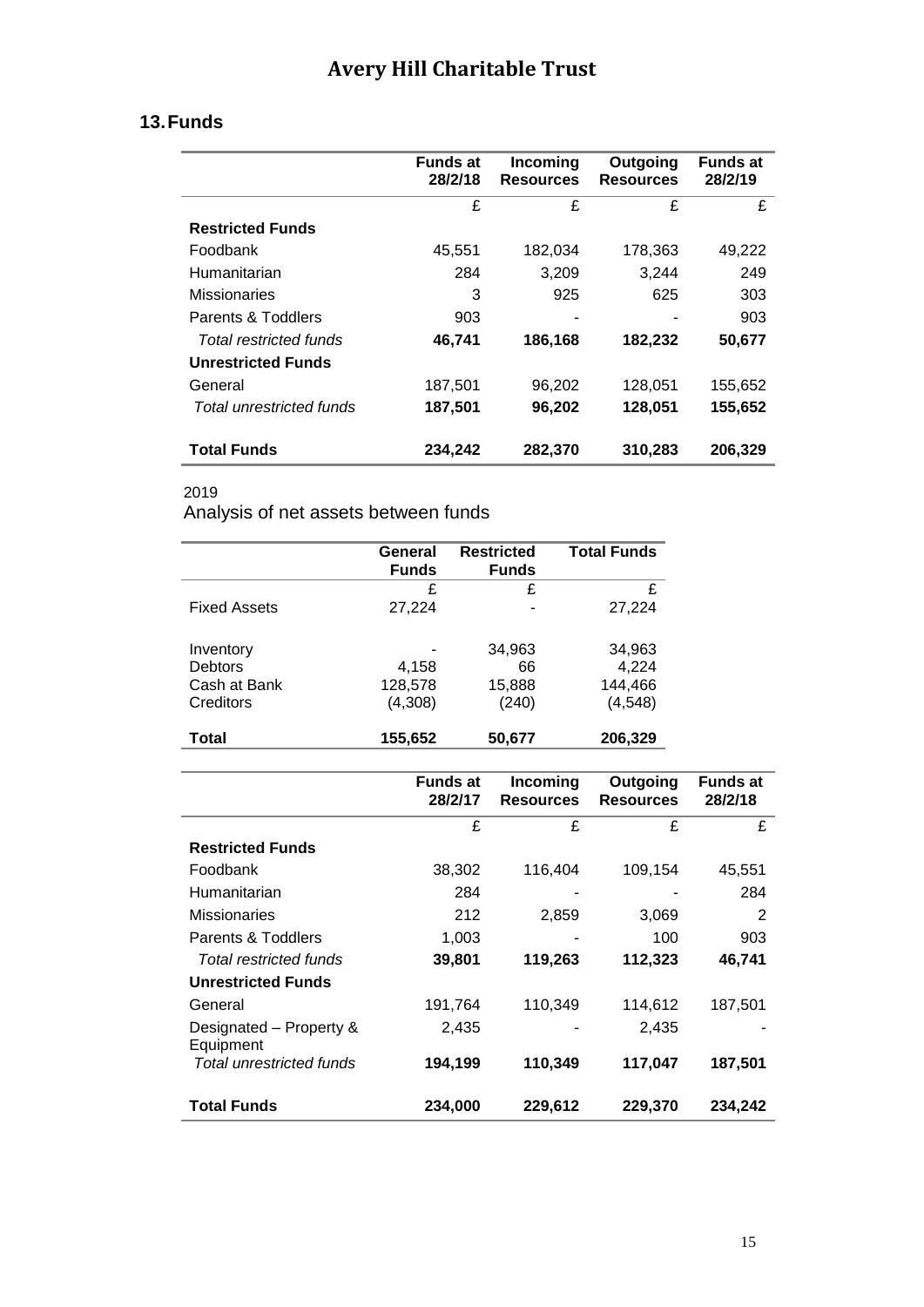#### 2018 Analysis of net assets between funds

|                     | General<br><b>Funds</b> | <b>Designated</b><br><b>Funds</b> | <b>Restricted</b><br><b>Funds</b> | <b>Total Funds</b> |
|---------------------|-------------------------|-----------------------------------|-----------------------------------|--------------------|
|                     | £                       | £                                 | £                                 | £                  |
| <b>Fixed Assets</b> | 36,276                  | ٠                                 |                                   | 36,276             |
| Inventory           |                         |                                   | 33,471                            | 33,471             |
| Debtors             | 4,489                   | -                                 | 603                               | 5,092              |
| Cash at Bank        | 149,001                 | $\blacksquare$                    | 12,667                            | 161,668            |
| Accruals            | (2, 265)                | -                                 |                                   | (2, 265)           |
| Total               | 187,501                 |                                   | 46,741                            | 234,242            |

#### **Purpose of restricted funds**

*Foodbank:* This relates to gifts received and payments made for the Bexley Foodbank provided by the church. This includes gifts in kind of food and other items with an estimated value of £156,233.

*Humanitarian:* This is a fund for the relief of poverty or humanitarian relief. *Missionaries:* The fund is for the support of three missionary families.

*Parents & Toddlers:* Funds in relation to the Parents & Toddlers group run by the church. *Property & Equipment:* A fund to meet the costs of improving the church building and the purchase of equipment.

#### **14.Lease Commitments**

Obligations under operating leases comprise the following:

|                                  | 2019   | 2018   |
|----------------------------------|--------|--------|
|                                  | £      |        |
| Within one year                  | 12,500 | 12,500 |
| Between one and five years       | 3,296  | 15,796 |
| Greater than five years<br>Total | 15,796 | 28,296 |

#### **15.Transactions with Related Parties**

There have been no transactions with related parties during the year.

#### **16.Members**

Each member of the company commits to contribute if the charity is wound up an amount of £1.